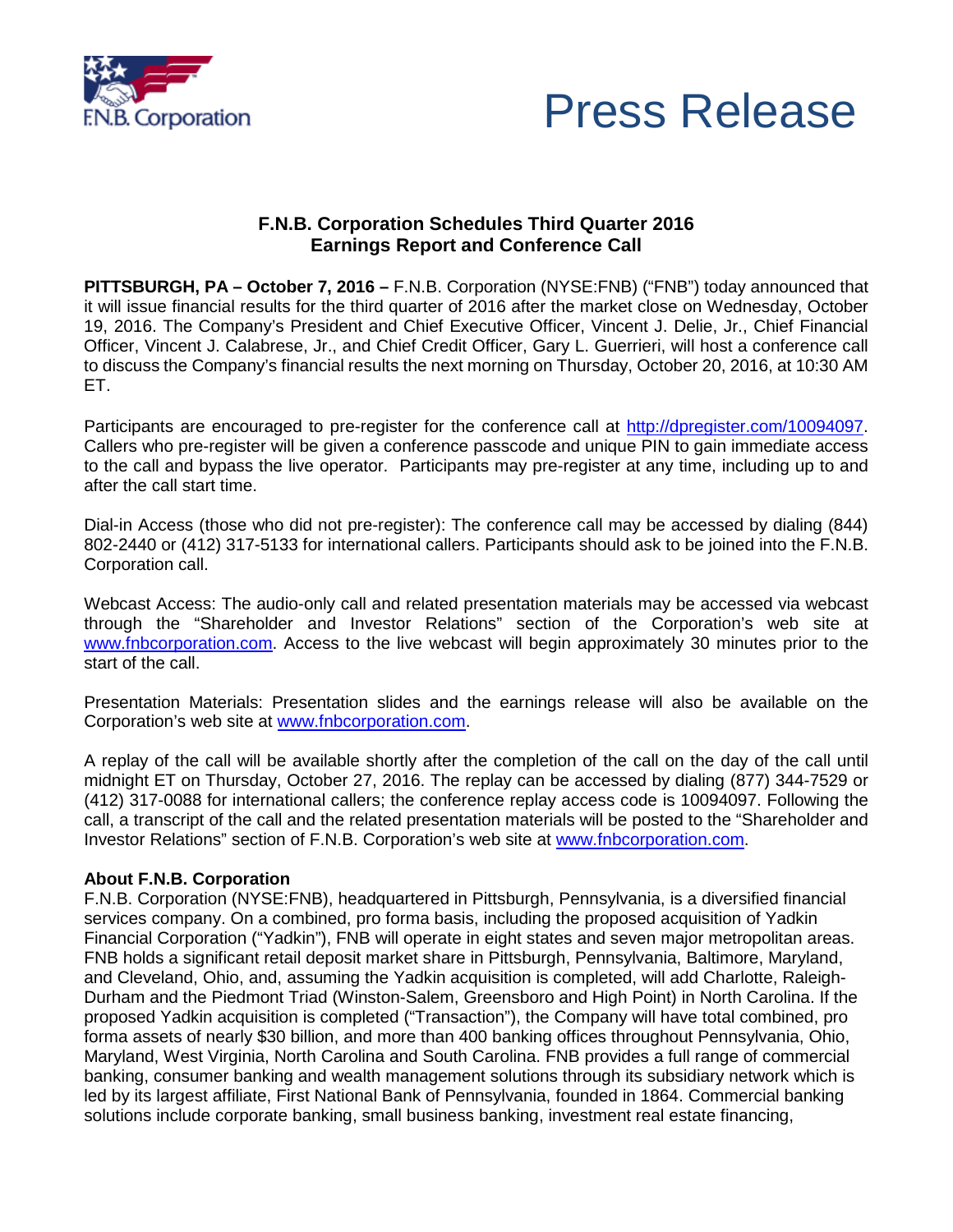international banking, business credit, capital markets and lease financing. The consumer banking segment provides a full line of consumer banking products and services, including deposit products, mortgage lending, consumer lending and a complete suite of mobile and online banking services. FNB's wealth management services include asset management, private banking and insurance. The Company also operates Regency Finance Company, which has more than 70 consumer finance offices in Pennsylvania, Ohio, Kentucky and Tennessee. The common stock of F.N.B. Corporation trades on the New York Stock Exchange under the symbol "FNB" and is included in Standard & Poor's MidCap 400 Index with the Global Industry Classification Standard (GICS) Regional Banks Sub-Industry Index. Customers, shareholders and investors can learn more about this regional financial institution by visiting the F.N.B. Corporation web site at [www.fnbcorporation.com.](http://www.fnb-online.com/)

## **Cautionary Statement Regarding Forward-Looking Information**

This document/communication/information contains forward looking statements which may contain FNB's expectations or predictions of future financial or business performance or conditions. This document/communication/information may also contain certain forward-looking statements, including certain plans, goals, projections and statements about the proposed Transaction, plans relative to the proposed Transaction, objectives, expectations and intentions regarding the proposed Transaction, the expected timing of the completion of the proposed Transaction, and other statements that are not historical facts. Forward-looking statements, that do not describe historical or current facts, typically are identified by words such as, "believe", "plan", "expect", "anticipate", "intend", "outlook", "estimate", "forecast", "will", "should", "project", "goal", and other similar words and expressions. These forwardlooking statements are subject to numerous assumptions, risks and uncertainties. The forward-looking statements are intended to be subject to the safe harbor provided under Section 27A of the Securities Act of 1933,

Section 27E of the Securities Exchange Act of 1934, and the Private Securities Litigation Act of 1995.

In addition to factors previously disclosed in FNB's and Yadkin's reports filed with the SEC, the following risk factors, among others, could cause actual results to differ materially from forward-looking statements or historical performance: failure to obtain all regulatory approvals and meet other closing conditions to the proposed Transaction between FNB and Yadkin, including approval by the shareholders of FNB and Yadkin, respectively, on the expected terms and time schedule; delay in closing the proposed Transaction; potential risks and challenges attendant to the successful conversions of core data systems; difficulties and delays in integrating the FNB and Yadkin businesses or fully realizing cost savings and other benefits; business disruption following the merger; changes in asset quality and credit risk; changes in general economic, political or industry conditions; uncertainty in U.S. fiscal policy and monetary policy, including interest rate policies of the Federal Reserve Board; the inability to sustain revenue and earnings growth; changes in interest rates and capital markets; inflation; customer acceptance of FNB products and services; potential difficulties encountered by FNB in expanding into a new and remote geographic market; customer borrowing, repayment, investment and deposit practices; customer disintermediation; the introduction, withdrawal, success and timing of business initiatives; the inability to realize cost savings or revenues or to implement integration plans and other consequences associated with mergers, acquisitions and divestitures; economic conditions; and the impact, extent and timing of technological changes, capital management activities, competitive pressures on product pricing and services; success, impact and timing of FNB's and Yadkin's respective business strategies, including market acceptance of any new products or services; implementing FNB's banking philosophy and strategies; the nature, extent, timing and results of governmental and regulatory actions, examinations, reviews, reforms, regulations and interpretations, including those related to the Dodd-Frank Wall Street Reform Act and Consumer Protection Act and Basel III regulatory or capital reforms (including DFAST stress-testing protocols), as well as those involving the OCC, Federal Reserve, FDIC, and CFPB, and the regulatory approval process associated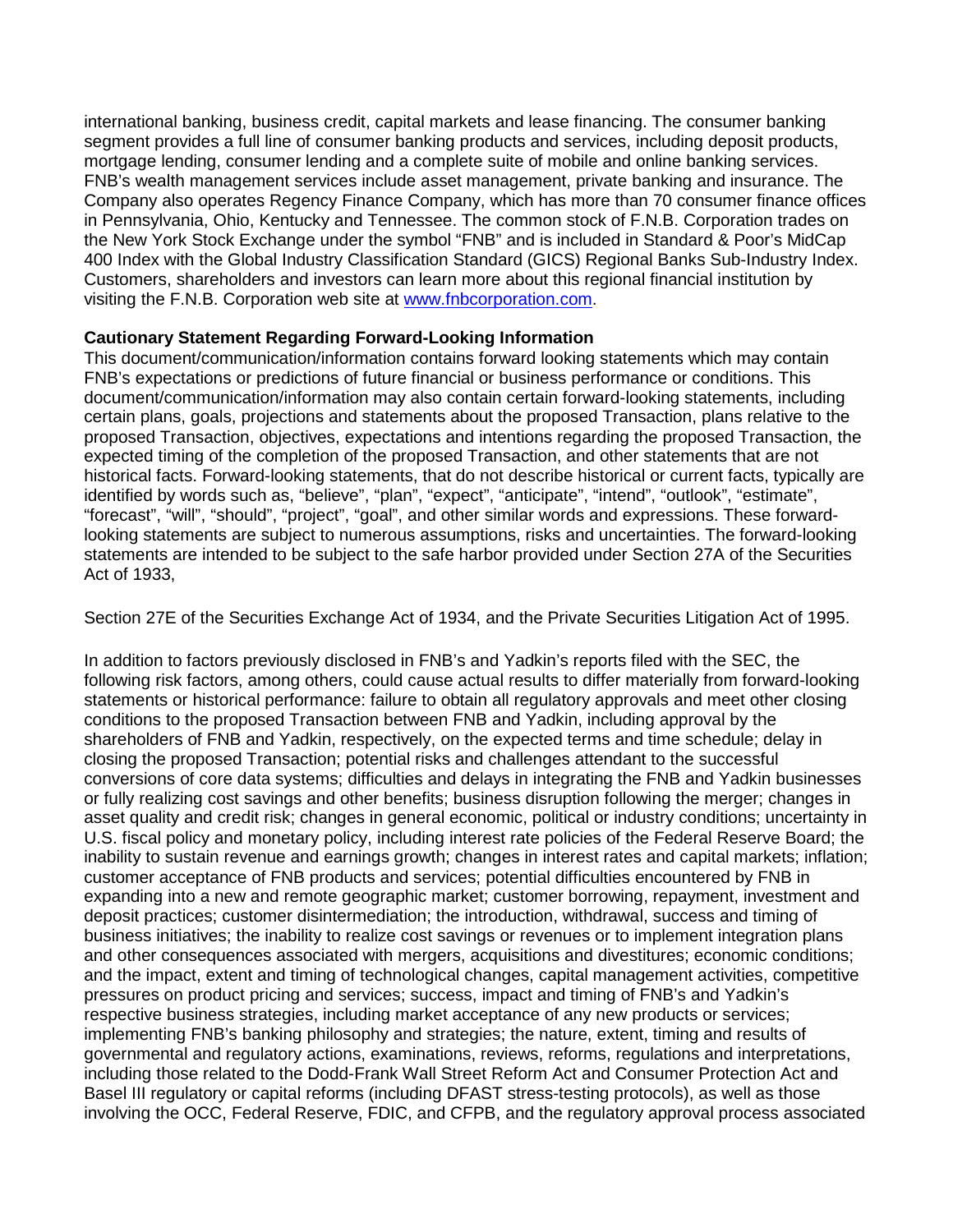with the proposed Transaction; the possibility that the proposed Transaction does not close when expected or at all because required regulatory or other approvals are not received or other conditions to the closing are not satisfied on a timely basis or at all; the possibility that the anticipated benefits of the proposed Transaction are not realized when expected or at all, including as a result of the impact of, or problems arising from, the integration of the two companies or as a result of the strength of the economy and competitive factors in the areas where FNB and Yadkin do business; the possibility that the proposed Transaction may be more expensive to complete than anticipated, including as a result of unexpected factors or events; diversion of management's attention from ongoing business operations and opportunities; potential adverse reactions or changes to business or employee relationships, including those resulting from the announcement or completion of the proposed Transaction; FNB's ability to complete the acquisition and integration of Yadkin successfully; and other factors that may affect future results of FNB and Yadkin. There is no assurance that any of the risks, uncertainties or risk factors identified herein is complete and actual results or events may differ materially from those expressed or implied in the forward-looking statements contained in this document/communication/information.

Additional factors that could cause results to differ materially from those described above can be found in FNB's Annual Report on Form 10-K for the year ended December 31, 2015, and in its subsequent Quarterly Reports on Form 10-Q, including quarters ended March 31 and June 30, 2016, each of which is on file with the Securities and Exchange Commission (the "SEC") and available in the "Investor Relations" section of FNB's website, [www.fnbcorporation.com.](http://www.fnb-online.com/), under the heading "Publications and Filings" and in other documents FNB files with the SEC, and in Yadkin's Annual Report on Form 10-K for the year ended December 31, 2015, and in its subsequent Quarterly Reports on Form 10-Q, including the quarters ended March 31 and June 30, 2016, each of which is on file with the SEC and available in the "Investors" section of Yadkin's website, [www.yadkinbank.com,](http://www.yadkinbank.com/) under the heading "Publications & Filings" and in other documents Yadkin files with the SEC.

All forward-looking statements speak only as of the date they are made and are based on information available at that time. Neither FNB nor Yadkin assumes any obligation to update forward-looking statements to reflect circumstances or events that occur after the date the forward-looking statements were made or to reflect the occurrence of unanticipated events except as required by federal securities laws. As forward-looking statements involve significant risks and uncertainties, caution should be exercised against placing undue reliance on such statements.

## **Additional Information About the Merger and Where to Find It**

Communications in this document do not constitute an offer to sell or the solicitation of an offer to buy any securities or a solicitation of any vote or approval. In connection with the proposed merger, FNB will file with the SEC a Registration Statement on Form S-4 that includes a Joint Proxy Statement of FNB and Yadkin and a Prospectus of FNB, as well as other relevant documents concerning the proposed Transaction.

SHAREHOLDERS OF F.N.B. CORPORATION AND YADKIN FINANCIAL CORPORATION ARE URGED TO READ THE REGISTRATION STATEMENT AND THE JOINT PROXY STATEMENT/PROSPECTUS REGARDING THE PROPOSED TRANSACTION WHEN IT BECOMES AVAILABLE AND ANY OTHER RELEVANT DOCUMENTS FILED WITH THE SEC, AS WELL AS ANY AMENDMENTS OR SUPPLEMENTS TO THOSE DOCUMENTS, BECAUSE THEY WILL CONTAIN IMPORTANT INFORMATION ABOUT THE PROPOSED TRANSACTION.

The Joint Proxy Statement/Prospectus and other relevant materials (when they become available), and any other documents FNB and Yadkin have filed with the SEC, may be obtained free of charge at the SEC's internet site, [www.sec.gov.](http://www.sec.gov/) Copies of the documents FNB has filed with the SEC may be